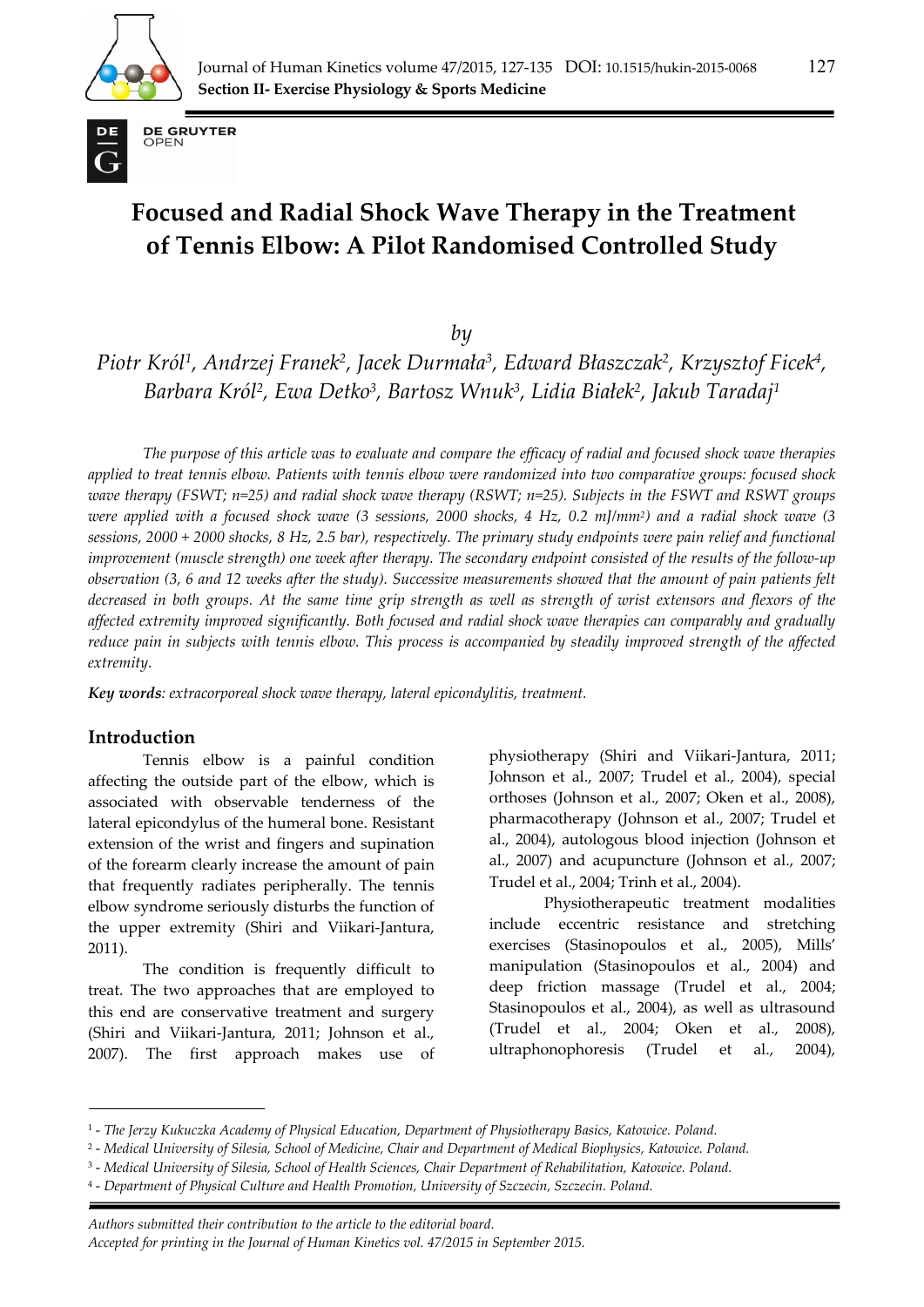ionophoresis (Trudel et al., 2004) and laser radiation (Trudel et al., 2004; Oken et al., 2008).

Focused Shock Wave Therapy (FSWT) has been used for conservative treatment of tennis elbow for over 20 years now (Thiel, 2001). The number of original studies available on this subject is considerable, but optimal parameters of FSWT ensuring its effectiveness are yet to be determined (Haake et al., 2002; Hammer et al., 2000; Krischek et al., 1999; Speed et al., 2002). The world history of Radial Shock Wave Therapy (RSWT) is much shorter. The number of original reports on its efficacy in the treatment of various conditions is steadily rising, however, it is still insufficient to enable the determination of the optimal application variables of a shock wave (Avancini-Dobrovic et al., 2011; Gerdesmeyer et al., 2008; Gunduz et al., 2012; Spacca et al., 2005). Studies comparing the efficacy of both modalities applied to the same condition are even more rare (Lohrer et al., 2010; Van der Worp et al., 2014).

A prospective randomised study was designed to assess and compare the efficacy of focused and radial extracorporeal shock wave therapies applied to treat tennis elbow. The primary study endpoints were pain relief and functional (muscle strength) improvement one week after therapy. The secondary endpoint consisted of the results of the follow-up observation (3, 6 and 12 weeks after the treatment).

## **Material and Methods**

Ethical approval for the study was granted by the Local Research Ethics Committee (reference No KNW/0022/KB1/158/10). All participants gave their written informed consent to participate.

## *Participants*

The patient inclusion criteria were as follows: (1) painful tennis elbow during at least 3 previous months; (2) painful palpation of the lateral epicondyle; (3) painful resisted middle finger and wrist extension (Thomson test).

Patients meeting the following criteria were excluded from the experiment: (1) younger than 18 years; (2) local infection; (3) malignancy; (4) bilateral tennis elbow; (5) carpal tunnel syndrome; (6) medial epicondylitis; (7) elbow arthritis or instability; (8) generalised polyarthritis; (9) ipsilateral shoulder dysfunction; (10) neurological abnormalities; (11) radial-nerve entrapment; (12) cardiac arrhythmia or a pacemaker; (13) cancer; (14) diabetes; (15) physical therapy and/or a corticosteroid injection administered within the previous six weeks; (17) pregnancy.

Patients who consented to participate in the study were randomly allocated in a one-to-one ratio to either the FSWT group or the RSWT group. Before the study commenced, its coordinator, who was not involved in patient selection and inclusion, delivered non-transparent and sealed envelopes containing patient's treatment allocation. Using a computerised number generator, the study statistician gave random numbers to the envelopes. After final enrolment and baseline assessment, the study researcher allocated sequential numbers to participants and handed them the envelope with the corresponding number. The envelopes were opened when individual participants met with the treating clinician. The study researcher in charge of the follow-up measurements was blinded to treatment allocation for the length of the trial.

The FSWT group consisted of 25 patients (13 men and 12 women) with a mean age of 47.64  $\pm$ 7.62 years, a mean body mass of 76.40  $\pm$ 17.15 kg and a mean height of  $171.0 \pm 7.69$  cm. The right upper extremity was affected in 21 patients and the left upper extremity in 4. The dominant and non-dominant extremities represented 22 and 3 cases, respectively. The average duration of the condition was 8.44 ±7.52 months. All patients in this group were treated with a focused shock wave.

The RSWT group included 25 patients (11 men and 14 women) with a mean age of 45.76  $\pm$ 7.52 years, a mean body mass of 75.24  $\pm$ 16.36 kg and a mean height of 170.36 ±6.86 cm). The right upper extremity was affected in 19 patients and the left upper extremity in 6. The dominant and non-dominant extremities represented 19 and 6 cases, respectively. The average duration of the condition was 7.16 ±6.28 months. All subjects included in this group were treated with a radial shock wave.

## *Procedures*

Focused shock wave therapy was administered without anaesthesia using the Wolf Piezowave device. The most sensitive point on patient's lateral epicondyle received a total of 2000 shocks per session (4 Hz; 0.2 mJ/mm2). Each subject participated in 3 treatment sessions held at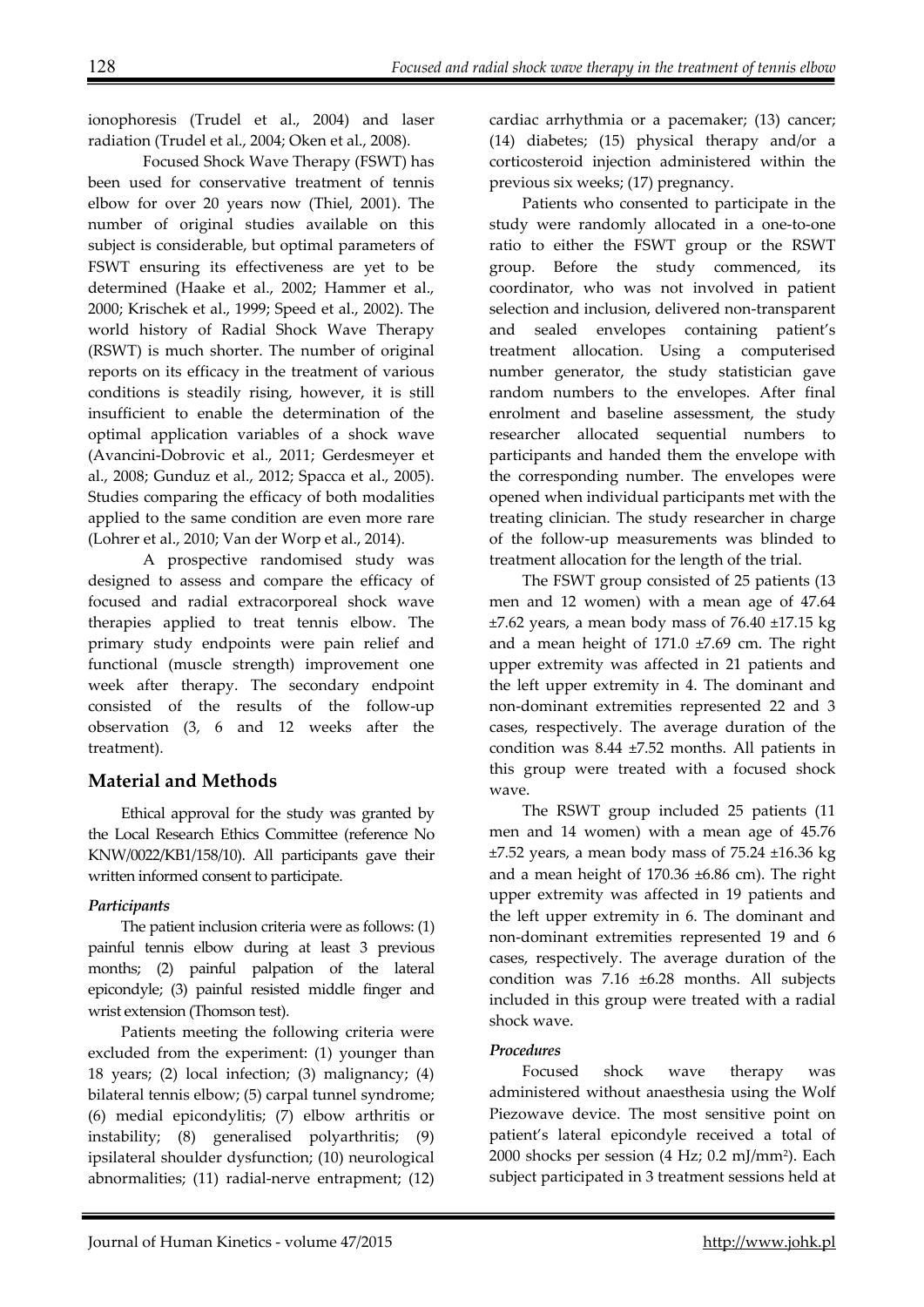weekly intervals.

Radial shock wave therapy was also administered without anaesthesia and the device used was the Gymna Uniphy ShockMaster 500. First 2000 shocks (8 Hz, 2.5 bars) were applied to the most sensitive point of the lateral epicondyle and then 2000 shocks to the dorsal part of the forearm using the same frequency and pressure variables. Each patient participated in 3 treatment sessions held at weekly intervals.

#### *Measures*

Before treatment and 1, 3, 6 and 12 weeks after its cessation, all patients in the FSWT and RSWT groups were assessed for the amount of pain they felt (rest pain, night pain and pain during activity). Strength of wrist flexors and extensors and grip strength of the affected and unaffected extremity were also established.

To measure the amount of pain the VAS scale was employed, where 0 indicates "no pain" and 10 indicates "most severe pain".

Grip strength was measured using the Saehan dynamometer, model SH5001, in a subject sitting with the elbow joint flexed at 90°. Strength of wrist extensors was measured in the same position and using the same dynamometer, which was stabilised on the table. The moving arm of the dynamometer was always set in the lowest position. To measure strength of wrist extensors and flexors, subjects were asked to press the dynamometer with respectively the dorsal and palmar, distal part of the metacarpus (the force arm being the same for all participants). All subjects performed 3 maximumeffort trials separated by rest periods of 30 seconds. For statistical analysis average values from three measurements were used.

The variables that were analysed for each group of patients were the following:

- Average strength of wrist extensors and flexors in the affected and unaffected extremity, respectively;
- The ratio between average wrist extensor strength calculated for the affected and unaffected extremity;
- The ratio between average wrist flexor strength calculated for the affected and unaffected extremity;
- Average grip strength of the affected and unaffected extremity;
- The grip strength ratio between the affected and unaffected extremity.

Percentage change in muscle strength was derived from the following formula:

$$
X[\%] = \frac{(X_k - X_p)}{X_p} \times 100[\%]
$$

where:

*X –* percentage change*,* 

*Xp –* average strength before treatment*,* 

*Xk –* average strength 12 weeks after treatment*,* 

To calculate percentage change in the amount of pain felt by patients the following formula was used:

$$
X[\%] = \frac{(X_p - X_k)}{X_p} \times 100[\%]
$$

where:

*X –* percentage change in the amount of pain*,* 

*Xp –* average amount of pain before treatment*,* 

*Xk –* average amount of pain 12 weeks after treatment*.* 

#### *Statistical Analysis*

According to the results of the Mann-Whitney U test conducted before the experiment, the comparative groups were homogenous in terms of all investigated variables.

The statistical analysis of changes recorded in the groups was performed using the post-hoc Tukey's t-test. An assumption was made that differences were statistically significant at *p*≤0.05.

To make inter-group comparisons of changes, the Mann-Whitney U-test was adopted. The level of significance was set at *p*≤0.05.

#### **Results**

Successive measurements showed that the amount of pain felt by patients in both comparative groups gradually decreased (Table 1).

Grip strength and strength of wrist extensors and flexors of the affected and unaffected extremity improved in both groups, the improvement being greater in the affected extremity (Table 2).

The ratios between wrist flexors, wrist extensors and grip strength of the affected and unaffected extremity steadily improved (with one exception) in both groups over the period of observation (Table 2).

Apart from strength of wrist flexors of the unaffected extremity, percentage changes in all analysed parameters were comparable between the groups (Table 3).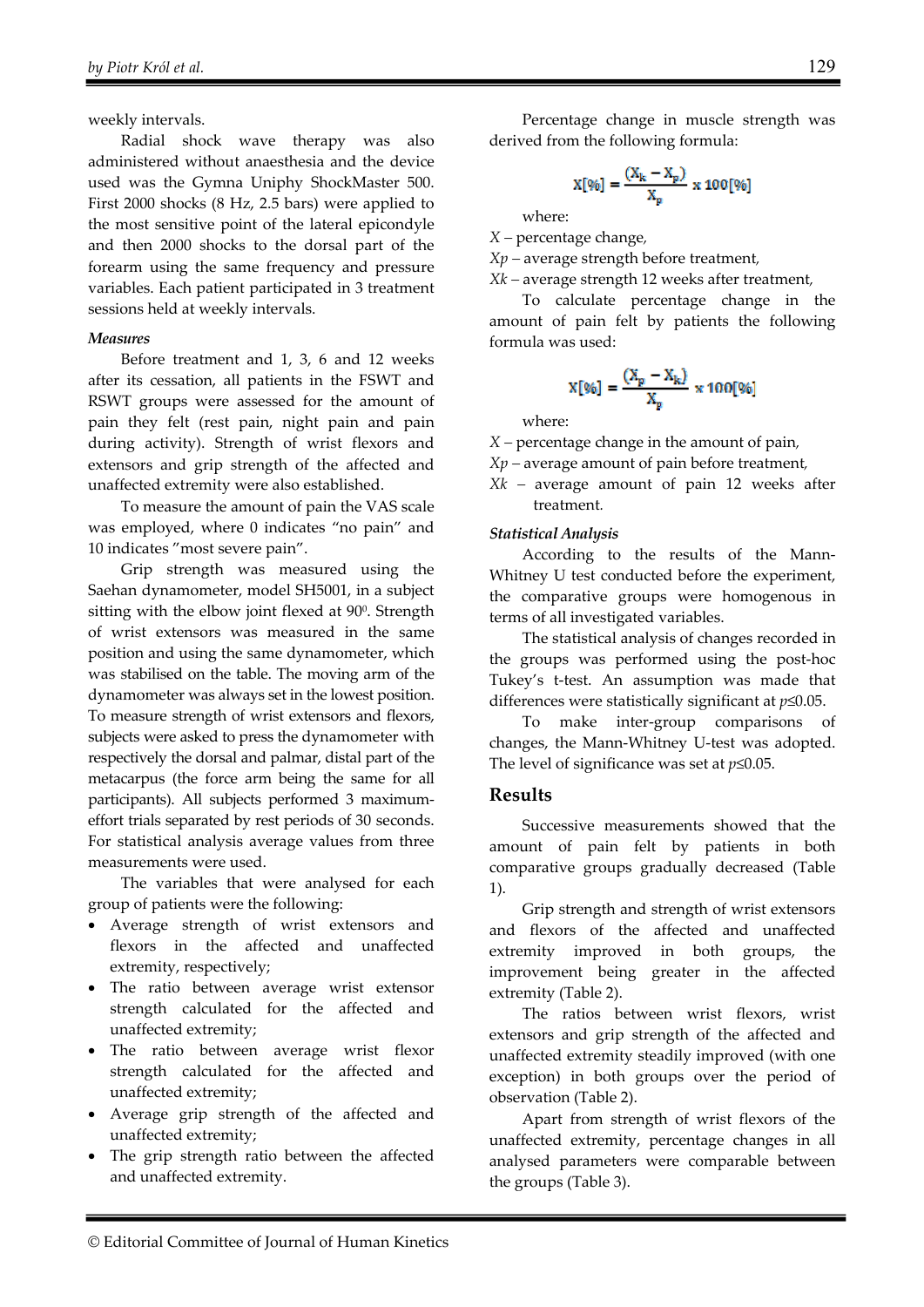|                      |                 |                     | Table 1<br>VAS for rest pain, night pain and pain during activity in both groups ( $\bar{x}$ ±SD) |                     |                     |  |
|----------------------|-----------------|---------------------|---------------------------------------------------------------------------------------------------|---------------------|---------------------|--|
|                      | Baseline        | 1 week              | 3 weeks                                                                                           | 6 weeks             | 12 weeks            |  |
| Rest pain            |                 |                     |                                                                                                   |                     |                     |  |
| <b>FSWT</b>          | $2.48 \pm 2.06$ | $1.62 \pm 1.7*$     | $1.04\pm1.44***$                                                                                  | $0.66 \pm 1.33$ *** | $0.4 \pm 1.12***$   |  |
| <b>RSWT</b>          | $2+2.16$        | $1.64 \pm 1.78$     | $1\pm1.47*$                                                                                       | $0.38 \pm 0.83$ *** | $0.26 \pm 0.63$ *** |  |
| Night pain           |                 |                     |                                                                                                   |                     |                     |  |
| <b>FSWT</b>          | $1.76 \pm 2.28$ | $1.26 \pm 1.8$      | $0.84 \pm 1.43**$                                                                                 | $0.6 \pm 1.32$ ***  | $0.4 \pm 1.12***$   |  |
| <b>RSWT</b>          | $1.4\pm2.06$    | $0.88 \pm 1.56$     | $0.48 \pm 1.08**$                                                                                 | $0.2 \pm 0.58$ ***  | $0.2 \pm 0.58***$   |  |
| Pain during activity |                 |                     |                                                                                                   |                     |                     |  |
| <b>FSWT</b>          | $6.6 \pm 1.76$  | $4.5 \pm 1.95***$   | $2.98 \pm 2.02$ ***                                                                               | $1.96 \pm 2.26$ *** | $1.6 \pm 2.45***$   |  |
| RSWT                 | $6.48\pm2.06$   | $5.32 \pm 2.46$ *** | $4.12\pm2.36***$                                                                                  | $2.78 \pm 2.26$ *** | $2.06 \pm 2.19$ *** |  |

|                                                                      |                 | Table 2           |                     |                    |                    |  |  |
|----------------------------------------------------------------------|-----------------|-------------------|---------------------|--------------------|--------------------|--|--|
| Change in muscle strength parameters in both groups ( $\bar{x}$ ±SD) |                 |                   |                     |                    |                    |  |  |
|                                                                      | Baseline        | 1 week            | 3 weeks             | 6 weeks            | 12 weeks           |  |  |
| Strength of wrist extensors in FSWT group                            |                 |                   |                     |                    |                    |  |  |
| Affected [kG]                                                        | $8.12{\pm}3.81$ | $10.40\pm4.21***$ | 10.88±4.21***       | 10.96±4.29***      | 10.75±3.91***      |  |  |
| Unaffected [kG]                                                      | 11.92±4.38      | 12.88±4.54        | 12.36±4.23          | 11.48±4.12         | 12.08±4.18         |  |  |
| Ratio                                                                | $0.72 \pm 0.28$ | $0.84 \pm 0.27$   | $0.90 \pm 0.24***$  | $0.98 \pm 0.23***$ | $0.90 \pm 0.28***$ |  |  |
| Strength of wrist flexors in FSWT group                              |                 |                   |                     |                    |                    |  |  |
| Affected [kG]                                                        | 12.08±4.29      | 15.20±6.19***     | 15.68±6.30***       | 16.60±7.53***      | $16.80\pm7.56***$  |  |  |
| Unaffected [kG]                                                      | 14.88±6.78      | 15.48±6.75        | 15.76±6.95**        | 15.84±6.93**       | 15.52±6.74         |  |  |
| Ratio                                                                | $0.93 \pm 0.40$ | $1.06 \pm 0.39*$  | $1.07 \pm 0.31*$    | $1.09 \pm 0.32**$  | $1.12 \pm 0.30***$ |  |  |
| Grip strength in FSWT group                                          |                 |                   |                     |                    |                    |  |  |
| Affected [kG]                                                        | 36.80±11.53     | 39.64±11.92**     | 40.52±11.13***      | 42.80±11.47***     | 43.08±11.37***     |  |  |
| Unaffected [kG]                                                      | $40.28 + 8.91$  | $40.56 \pm 8.84$  | 41.16±9.25          | $41.60\pm9.10**$   | 41.60±9.04**       |  |  |
| Ratio                                                                | $0.91 \pm 0.20$ | $0.97 \pm 0.18$   | $0.98 \pm 0.14*$    | $1.02 \pm 0.11***$ | $1.03 \pm 0.12***$ |  |  |
| Strength of wrist extensors in RSWT group                            |                 |                   |                     |                    |                    |  |  |
| Affected [kG]                                                        | $9.56 \pm 4.26$ | $10.84{\pm}4.26*$ | 12.04±3.91***       | 13.12±4.23***      | 14.04±4.61***      |  |  |
| Unaffected [kG]                                                      | 12.64±3.85      | 12.68±3.97        | 13.24±4.01          | 13.48±4.36         | 13.00±4.26         |  |  |
| Ratio                                                                | $0.77 \pm 0.27$ | $0.86 \pm 0.22$   | $0.92 \pm 0.19***$  | $1.00 \pm 0.23***$ | $1.10\pm0.19***$   |  |  |
| Strength of wrist flexors in RSWT group                              |                 |                   |                     |                    |                    |  |  |
| Affected [kG]                                                        | 14.04±4.08      | 15.32±4.18***     | 17.36±5.27***       | 17.40±4.93***      | 18.36±5.23***      |  |  |
| Unaffected [kG]                                                      | 15.92±4.81      | $16.16 \pm 4.66$  | $17.12 \pm 5.09***$ | $16.80{\pm}4.76*$  | 17.16±4.54***      |  |  |
| Ratio                                                                | $0.91 \pm 0.20$ | $0.98 \pm 0.19$   | $1.04 \pm 0.19**$   | $1.06 \pm 0.18***$ | $1.08 \pm 0.17***$ |  |  |
| Grip strength in RSWT group                                          |                 |                   |                     |                    |                    |  |  |
| Affected [kG]                                                        | 38.92±11.65     | $40.50 \pm 11.41$ | 42.08±10.96**       | 42.80±10.92***     | 44.48±11.73***     |  |  |
| Unaffected [kG]                                                      | 42.04±11.60     | 42.36±11.76       | 42.80±11.61         | 42.92±11.81        | 41.68±11.52        |  |  |
| Ratio                                                                | $0.93 \pm 0.18$ | $0.97 + 0.17$     | $1.00 \pm 0.14$     | $1.01 \pm 0.14**$  | $1.08 \pm 0.14***$ |  |  |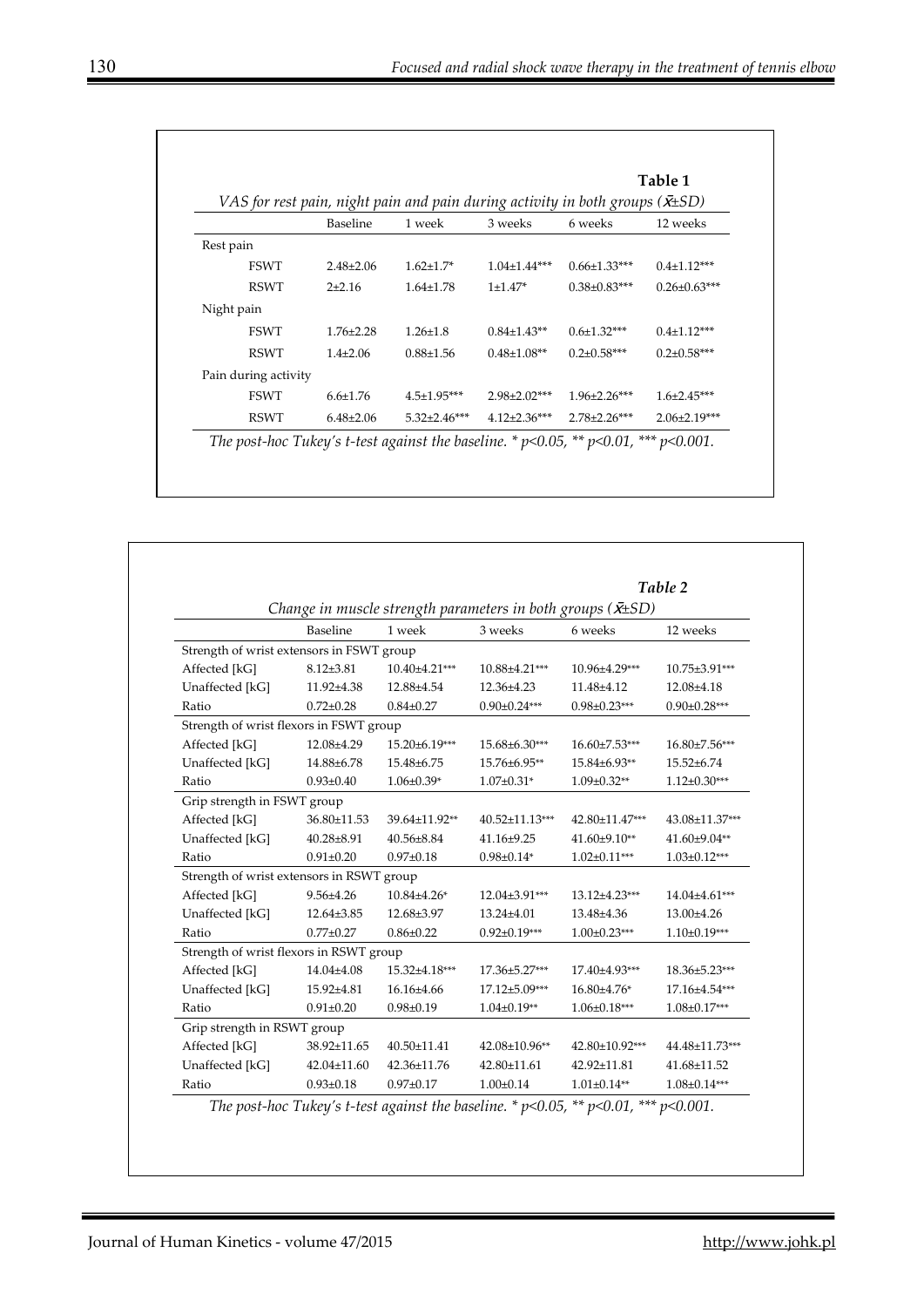| Percentage change in the analysed parameters in both groups |                              |                              |                |  |  |  |
|-------------------------------------------------------------|------------------------------|------------------------------|----------------|--|--|--|
|                                                             | <b>FSWT</b><br>$(\% \pm SD)$ | <b>RSWT</b><br>$(\% \pm SD)$ | $\mathfrak{p}$ |  |  |  |
| Rest pain                                                   | $57+48.69$                   | $38.4 \pm 55.15$             | >0.05          |  |  |  |
| Night pain                                                  | $29.2 \pm 44.53$             | 30.33±43.89                  | >0.05          |  |  |  |
| Pain during activity                                        | 74.21±37.79                  | $68.5 \pm 29.82$             | >0.05          |  |  |  |
| Grip strength of the affected extremity                     | 20.45±20.97                  | $17.55 \pm 22.6$             | >0.05          |  |  |  |
| Grip strength of the unaffected extremity                   | $3.43{\pm}4.88$              | $-0.78{\pm}4.54$             | >0.05          |  |  |  |
| Wrist extensor strength of the affected extremity           | $50.31 \pm 54.8$             | 61.64±56.27                  | >0.05          |  |  |  |
| Wrist extensor strength of the unaffected<br>extremity      | $3.49 \pm 20.31$             | $2.61 \pm 9.17$              | >0.05          |  |  |  |
| Wrist flexor strength of the affected extremity             | 40.61±41.04                  | 33.86±27.5                   | >0.05          |  |  |  |
| Wrist flexor strength of the unaffected extremity           | 7.87±19.94                   | $10.33 \pm 17.15$            | < 0.05         |  |  |  |
| Extensor strength ratio (affected to unaffected)            | 43.46±66.95                  | 58.86±56.69                  | >0.05          |  |  |  |
| Flexor strength ratio (affected to unaffected)              | 35.64±54.17                  | 23.03±28.28                  | >0.05          |  |  |  |
| Grip strength ratio (affected to unaffected)                | $17.3 \pm 22.91$             | $18.62 \pm 23.01$            | >0.05          |  |  |  |
| The Mann-Whitney U-test                                     |                              |                              |                |  |  |  |

Apart from strength of wrist flexors of the unaffected extremity, percentage changes in all analysed parameters were comparable between the groups (Table 3).

## **Discussion**

According to the results of the study, extracorporeal shock wave therapy (ESWT) is a promising physical agent in tennis elbow treatment. Both early and long-term results show good tissue response. A significant relief in pain and significant improvement in function were noted, particularly during the follow-up observation.

A radial shock wave stimulates a much larger area of tissue than a focused shock wave. The effective focal zone of the latter is very small (Ogden et al., 2001), thus, the area of affected tissue that can be treated is also small. The radial shock wave allows treating the original site of the disease (e.g. the lateral epicondylar area), as well as other affected areas. The approach we adopted in the RSWT group differed from that proposed by other researchers managing subjects with ennis elbow and other conditions in that we treated both the lateral epicondylus and the dorsal

part of the forearm (Cacchio et al., 2006; Gunduz et al., 2012; Ibrahim et al., 2010; Spacca et al., 2005).

In our experiment, all three types of pain decreased gradually and comparably between groups over the observation period. The reduction in pain did not differentiate the groups significantly.

In some experiments where researchers repeated the observation of subjects with tennis elbow, a shock wave (both focused and radial) was also found to reduce pain intensity over time (Ko et al., 2001; Lee et al., 2012; Rompe et al., 1996). An exception was one study where change in the pain level in patients did not significantly differentiate the treatment group from the placebo group (Speed et al., 2002).

Since patients with tennis elbow suffer from pain and decreased strength of the affected extremity, researchers argue that grip strength assessment can be a reliable indication of how efficacious the applied therapy has been (Snijders et al., 1987). Even so, not all researchers decide to measure strength of the affected extremity (Hammer et al., 2000; Ko et al., 2001; Melegati et al., 2004).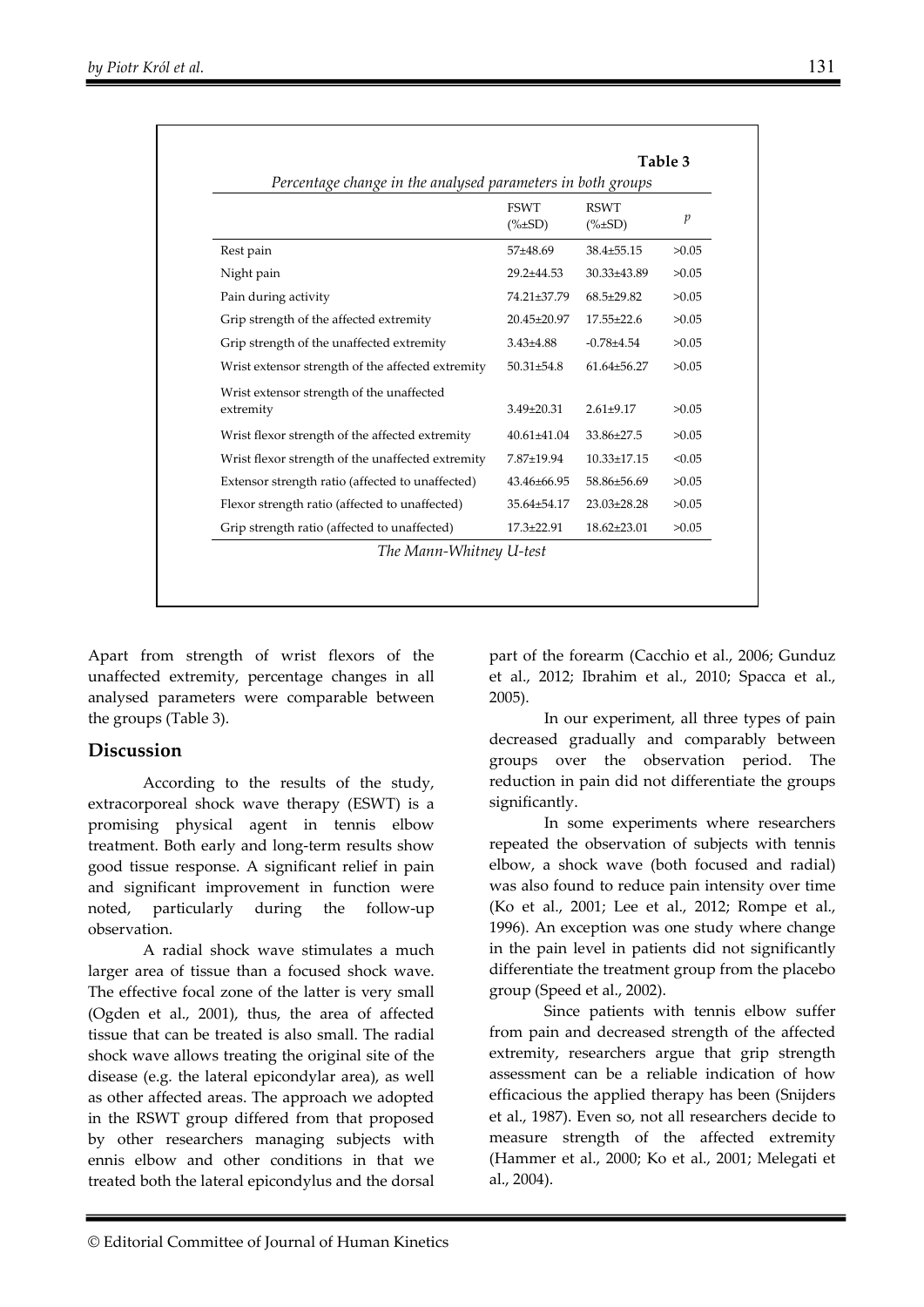In our experiment, grip strength of the affected and unaffected extremity improved in both groups over the observation period, but steady progress was only noted for the affected extremity. It was observed that in both groups the grip strength ratio between the affected and unaffected extremity changed in favour of the affected side. This confirmed that grip strength of the affected extremity was coming back to normal in both groups.

Greater muscle strength after treatment was observed by other researchers as well (Benjamin et al., 1999; Gunduz et al., 2012; Spacca et al., 2005), excluding one experiment where after focused shock wave therapy it decreased (Rompe et al., 1996).

Only few researchers measured strength of wrist extensors and wrist flexors in their patients (Alizadehkhaiyat et al., 2007). The measurements we made before therapy and after each period in the follow-up period showed that the wrist flexors generated greater force than wrist extensors of the same extremity in both comparative groups (this pattern was noted for both affected and unaffected extremity). A similar correlation can be found in healthy subjects (Alizadehkhaiyat et al., 2007).

In the FSWT group, the ratios between strength of extensors and flexors of the affected and unaffected extremity were greater 12 weeks after treatment by 43.46% and 35.64%, respectively. In the RSWT group the increases were 58.86% and 23.03%. The improvements indicate that the affected extremity was recovering to its normal strength.

The reason for both extensors and flexors to increase in strength may have been weaker pain after treatment, allowing increased physical activity of the affected extremity. The fact that the flexor/extensor strength ratio did not improve significantly in the affected extremities although their strength in absolute terms was steadily improving can be attributed to physiological muscular balance between extremities before treatment. Although incorrect muscle balance is widely covered in research reports, there are no studies explaining the phenomenon with regard to forearm muscles in subjects with tennis elbow (Alizadehkhaiyat et al., 2007).

In the Benjamin et al.'s (1999) experiment involving patients with tennis elbow, strength of

the wrist extensor of the affected extremity increased significantly, considerably more than in the unaffected arm, in patients who were subjected to a combination of physical therapies. In their experiment, pre-treatment strength of wrist flexors of the affected extremity accounted for 67.8% of that recorded for the unaffected arm, increasing after treatment to 95.2%.

There are no reports where focused and radial shock wave therapies applied to patients with tennis elbow are compared. We had found only two original studies that compared their effect on patients with other conditions.

Van der Worp et al. (2014) treated patients with patellar tendinitis. Forty three subjects (57 tendons) were randomized into two treatment groups (FSWT and RSWT). Both groups received three treatment sessions at 1-week intervals. All patients were delivered 2000 impulses per session (4 Hz, 0.12 mJ/mm2 (FSWT) and 8 Hz, 2.4 bar (RSWT), respectively). Moreover, the patients participated in an eccentric exercise programme that started 2 weeks after the last shock wave treatment. Follow-up measurements that were performed 1, 4, 7 and 14 weeks after treatment showed that FSWT and RSWT were not significantly different from each other regarding their efficacy. In both groups decreasing amounts of pain were observed and VISA-P questionnaires pointed to significant improvements in the subjects' condition.

Lohrer et al. (2010) conducted a pilot study to compare the results of focused and radial ESWT applied to 39 patients with plantar fasciitis randomized into two groups. In both groups treatment was performed in three sessions. The shock wave parameters were 10 Hz, 2000 impulses, 3 bar (radial) and 0.2 mJ/mm2 (focused). The efficacy of the modalities was determined from a multivariate analysis of changes in the Foot Functional Index (FFI), neuromuscular performance (single leg drop and long jump, postural stability, isokinetic testing performed at different angular velocities) and a composite score from baseline to the 12 weeks' follow up. The study provided some evidence that FSWT was more effective than RSWT in the treatment of recalcitrant plantar fasciitis.

In our opinion, FSWT may not always outperform RSWT. According to the results of our experiment, both shock wave therapies are worth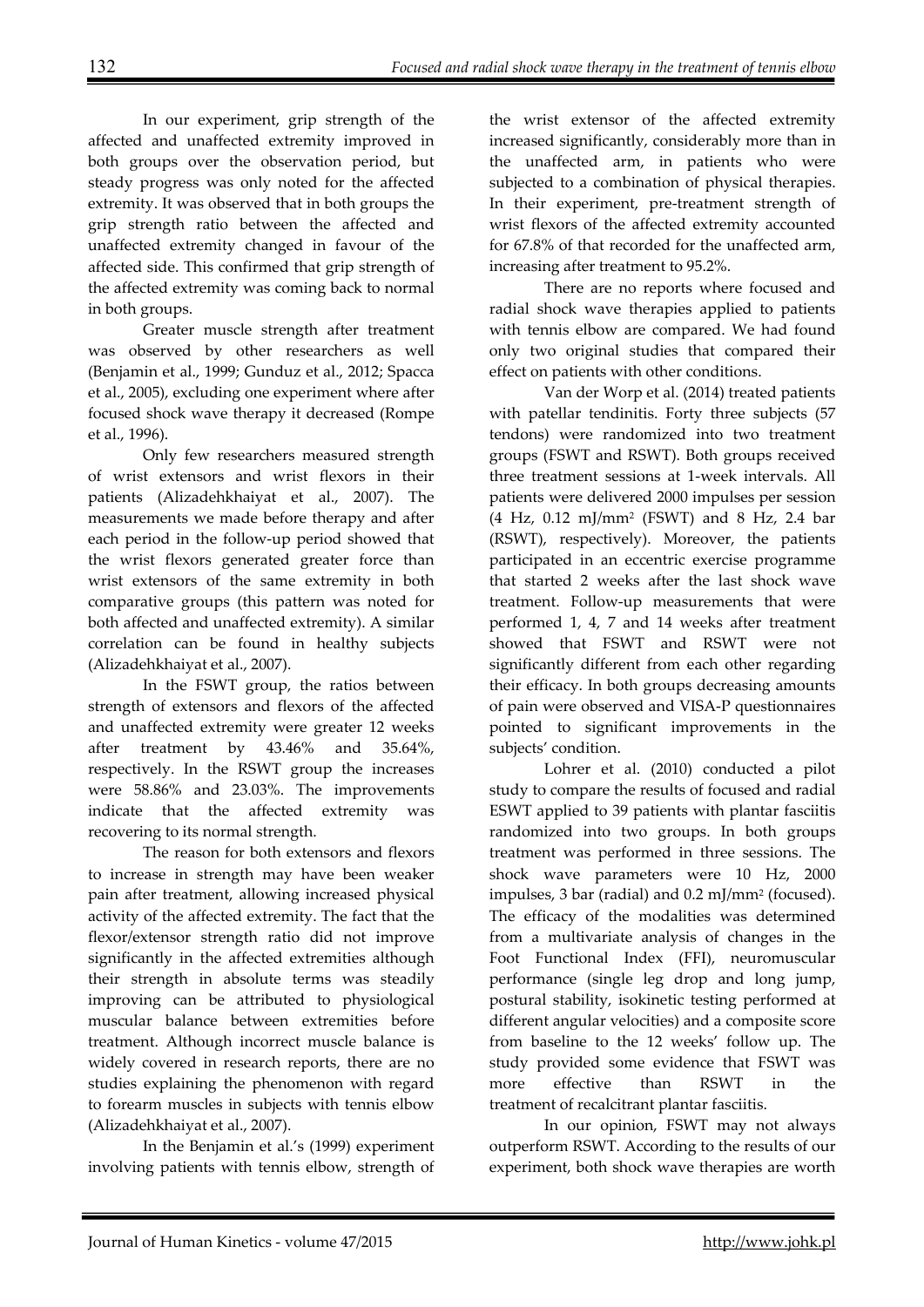considering in the treatment of tennis elbow (the conclusion is consistent with that formulated by Van der Worp et al. (2014) with respect to patellar tendinopathy).

Tennis elbow is a condition caused by strenuous overuse of the muscles. Some patients are unable to perform their duties at work and affected athletes are frequently incapable of participating in training and/or competitions. Sport activities carry much greater risk of some structures of the motor system (e.g. muscle attachments or tendons) being overused, which provides a valid argument for shock wave treatment being used in sport more often than it is now.

Neither of the therapies was observed in the course of treatment to have serious adverse effects. Only 19 patients in the FSWT group and 23 patients in the RSWT group reported feeling pain during procedures, which was gone after the session was over. In 3 patients in the FSWT group and 4 patients in the RSWT group, petechiae and minor edema appeared near the lateral epicondyle while the shock wave was being applied, but they receded before the next session.

The greatest limitation of the study seems to be the absence of two placebo groups receiving a sham focused shock wave and a sham radial shock wave, respectively. In this case, however, creating placebo groups is difficult, as people generally know that shock wave therapy elicits

strong physical sensations. Another limitation is that for the lack of a control group the results of treatment with both types of shock waves we obtained cannot be compared with the results of other conservative therapy, one of those that are usually employed to treat tennis elbow, e.g. ultrasound therapy. The number of patients is also relatively small and the long-term effects of the therapies are not presented, however, it is worth noting that the individuals enrolled in our study were generally healthy and did not have any other conditions but tennis elbow. Many of them, particularly those who did not feel pain after the period of treatment or in whom its intensity was considerably reduced, did not show up for follow-up examination 6 and 12 months afterwards. For this reason, representative groups could not be formed.

#### **Conclusions**

Focused and radial shock waves comparably and gradually reduce pain in tennis elbow patients. With subsiding pain, strength of the affected extremity improves.

Neither focused nor radial shock waves improve the function of affected tissues quickly, but they apparently initiate a chain reaction restoring physiological function to affected structures.

### **Acknowledgements**

The study was partially financed under research work agreement with Ministry of Science and Higher Education, reference numbers KNW-1-158/09 and KNW -1-100/10.

#### **References**

- Alizadehkhaiyat O, Fisher AC, Kemp GJ, Frostick SP. Strength and fatigability of selected muscles in upper limb: Assessing muscle imbalance relevant to tennis elbow. *J Elec Kinesiol*, 2007; 17: 428-436
- Avancini-Dobrovic V, Frlan-Vrgoc L, Stamenkovic D, Pavlovic I, Schnurrer-Luke Vrbanic T. Radial extracorporeal shock wave therapy in the treatment of shoulder calcific tendinitis. *Coll Antropol*, 2011; 35 Suppl 2: 221-225
- Benjamin SJ, Williams DA, Kalbfleisch JH, Gorman PW, Panus PC. Normalized Forces and Active Range of Motion in Unilateral Radial Epicondylagia (Tennis Elbow). *J Orthop Sports Phys Ther*, 1999; 29(11): 668-676
- Cacchio A, Paoloni M, Barile A, Don R, de Paulis F, Calvisi V, Ranavolo A, Frascarelli M, Santilli V, Spacca G. Effectiveness of radial shock-wave therapy for calcific tendinitis of the shoulder: single-blind, randomized clinical study. *Phys Ther*, 2006; 86(5): 672-682
- Gerdesmeyer L, Frey C, Vester, J Maier M, Weil L Jr, Weil L Sr, Russlies M, Stienstra J, Scurran B, Fedder K, Diehl P, Lohrer H, Henne M, Gollwitzer H. Radial extracorporeal shock wave therapy is safe and effective in the treatment of chronic recalcitrant plantar fasciitis : results of a confirmatory randomized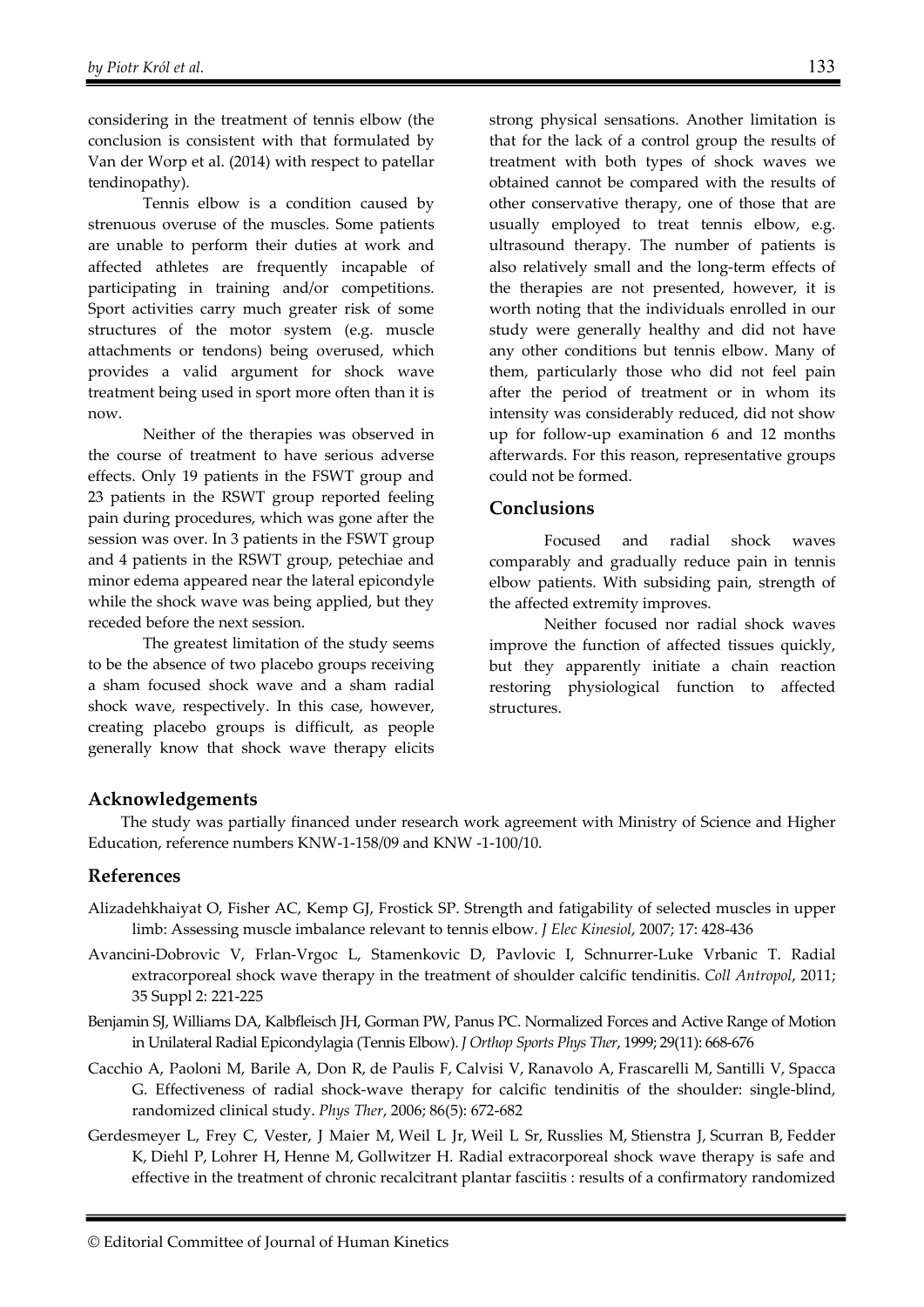placebo-controlled multicenter study. *Am J Sport Med*, 2008; 36(11): 2100-2109

- Gunduz R, Malas FU, Borman P, Kocaoglu S, Ozcakar L. Physical therapy, corticosteroid injection, and extracorporeal shock wave treatment in lateral epicondylitis: Clinical and ultrasonographical comparison. *Clin Rheumatol*, 2012; 31(5): 807-812
- Haake M, König IR, Decker T, Riedel C, Buch M, Müller HH. Extracorporeal shock wave therapy in the treatment of lateral epicondylitis : a randomized multicenter trial. *J Bone Joint Surg Am*, 2002; 84-A(11): 1982-1991
- Hammer DS, Rupp S, Ensslin S, Kohn D, Seil R. Extracorporal shock wave therapy in patients with tennis elbow and painful heel. *Arch Orthop Trauma Surg*, 2000; 120: 304-307
- Ibrahim MI, Donatelli RA, SchmitzC, Hellman M, Buxbaum F. Chronic plantar fasciitis treated with two session of radial extracorporeal shock wave therapy. *Foot Ankle Surg*, 2010; 31(5): 391-397
- Johnson GW, Cadwallader K, Scheffel SB, Epperly TD. Treatment of lateral epicondylitis. *Am Fam Physician*, 2007; 76(6): 843-848
- Ko JY, Chen HS, Chen LM. Treatment of Lateral Epicondylitis of the Elbow With Shock Waves. *Clin Orthop Relat Res*, 2001; 387: 60-67
- Krischek O, Hopf C, Nafe B, Rompe JD. Shock-wave therapy for tennis and golfer's elbow 1 year follow-up. *Arch Orthop Trauma Surg*, 1999; 119: 62-66
- Lee SS, Kang S, Park NK, Lee CW, Song HS, Sohn MK, Cho KH, Kim JH. Effectiveness of initial extracorporeal shock wave therapy on the newly diagnosed lateral or medial epicondylitis. *Ann Rehabil Med*, 2012; 36(5): 681-687
- Lohrer H, Nauck T, Dorn-Lange NV, Scholl J, Vester JC. Comparison of radial versus focused extracorporeal shock waves in plantar fasciitis using functional measures. *Foot Ankle Int*, 2010; 31(1): 1-9
- Melegati G, Tornese D, Bandi M, Rubini M. Comparison of two ultrasonographic localization techniques for the treatment of lateral epicondylitis with extracorporeal shock wave therapy: a randomized study. *Clin Rehabil*, 2004; 18: 366-370
- Ogden JA, Toth-Kischkat A, Schultheiss R. Principles of shock wave therapy. *Clin Orthop Relat Res*, 2001; 387: 8-17
- Oken O, Kahraman Y, Ayhan F, Canpolat S, Yorgancioglu ZR, Oken OF. The short-term efficacy of laser, brace, and ultrasound treatment in lateral epicondylitis: a prospective, randomized, controlled trial. *J Hand Ther*, 2008; 21(1): 63-67
- Rompe JD, Hopf C, Kullmer K, Heine J, Burger R. Analgesic effect of extracorporeal shock-wave therapy on chronic tennis elbow. *J Bone Joint Surg Br*, 1996; 78-B(2): 233-237
- Shiri R, Viikari-Juntura E. Lateral and medial epicondylitis: Role of occupational factors. *Best Pract Res Clin Rheumatol*, 2011; 25: 43-57
- Snijders CJ, Volkers AC, Mechelse K, Vleeming A. Provocation of epicondylagia lateralis (tennis elbow) by power grip or pinching. *Med Sci Sports Exerc*, 1987; 19: 518-523
- Spacca G, Necozione S, Cacchio A. Radial shock wave therapy for lateral epicondylitis: a prospective randomised controlled single-blind study. *Eur Med Phys*, 2005; 41(1): 17-25
- Speed CA, Nichols D, Richards C, Humphreys H, Wies JT, Burnet S, Hazleman BL. Extracorporeal shock wave therapy for lateral epicondylitis - a double blind randomised controlled study. *J Orthop Res*, 2002; 20: 895-898
- Stasinopoulos D, Johnson MI. Cyriax physiotherapy for tennis elbow/lateral epicondylitis. *Br J Sports Med*, 2004; 38(6): 675-677
- Stasinopoulos D, Stasinopoulou K, Johnson MI. An exercise programme for the management of lateral elbow tendinopathy. *Br J Sports Med*, 2005; 39(12): 944–947
- Thiel M. Application of shock waves in medicine. *Clin Orthop Relat Res*, 2001; 387: 18-21